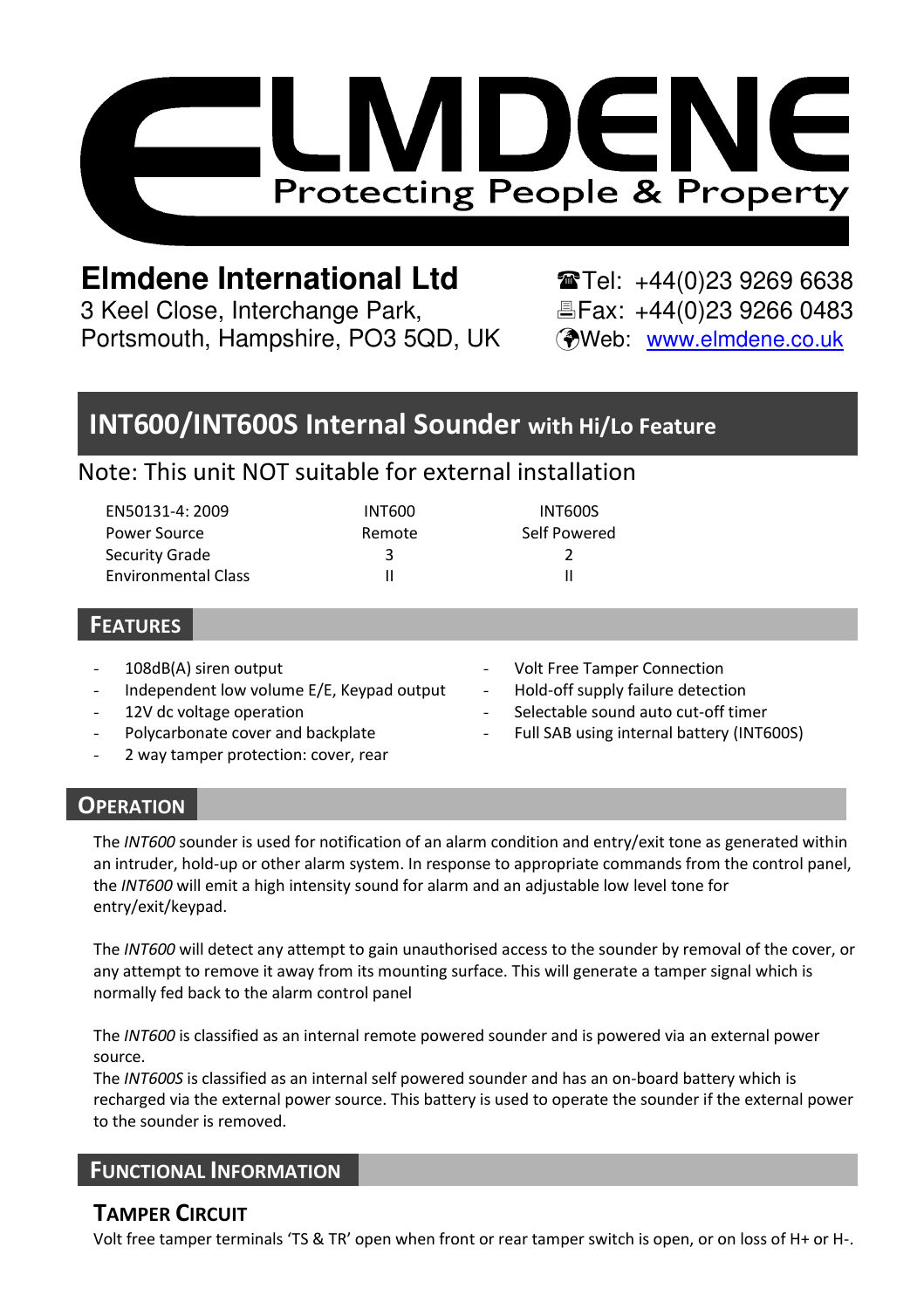

## **SOUND CUT-OFF TIMER**

- JP1: Cut-off timer for alarm (R-) Link = no cut-off (default) No link = sounder cut-off after 15 minutes
- VR1: Volume control for entry/exit/keypad low level tone (M-)



Figure 1. Connections and Timer Selection Jumper

With the cut-off timer link NOT fitted, the *INT600(S)* sounder will automatically stop sounding after 15 minutes, irrespective of the status of the sound trigger (R-) input.

## **SAB MODE (INT600S ONLY)**

SAB mode is enabled if the internal battery is connected, the unit will then self-activate if the tamper is activated or the supply cut.

#### **CONNECTIONS**

- **R-** Negative siren trigger for alarm. Apply 0V to activate sounder
- **M-** Negative low volume trigger for entry/exit/keypad. Apply 0V to activate.
- **ST-** Not applicable.
- **H+** Permanent positive hold-off supply, +12Vdc nominal
- **H-** Permanent negative hold-off supply
- **TR** Volt free tamper connection
- **TS** Volt free tamper connection
- **BT-** SAB Battery negative
- **BT+** SAB Battery positive

#### **COMMISSIONING**

- 1) Remove cover.
- 2) Offer backplate to desired position on mounting surface and drill holes to match chosen fixing centres.
- 3) Fix backplate to mounting surface using appropriate fixings for the mounting surface.



- 4) Set the required Cut-off Timer using JP1.
- 5) Loop the connection cable three times through the supplied ferrite as shown.
- 6) Connect +12V dc and 0V supply from the control panel to H+ and H- respectively.
- 7) Connect R- to Ring or Bell output of the control panel.
- 8) Connect TS to H- and TR to tamper return of panel for 0V tamper return, or use TS & TR as volt free contacts without link between TS & H-.
- 9) If low output tone facility is used, connect M- to control panel 'keypad follow' or a programmable output.
- 10) For SAB facility (INT600S only) connect the battery wires to BT+ and BT-, ensuring correct polarity. NOTE: The unit will sound until the cover is replaced.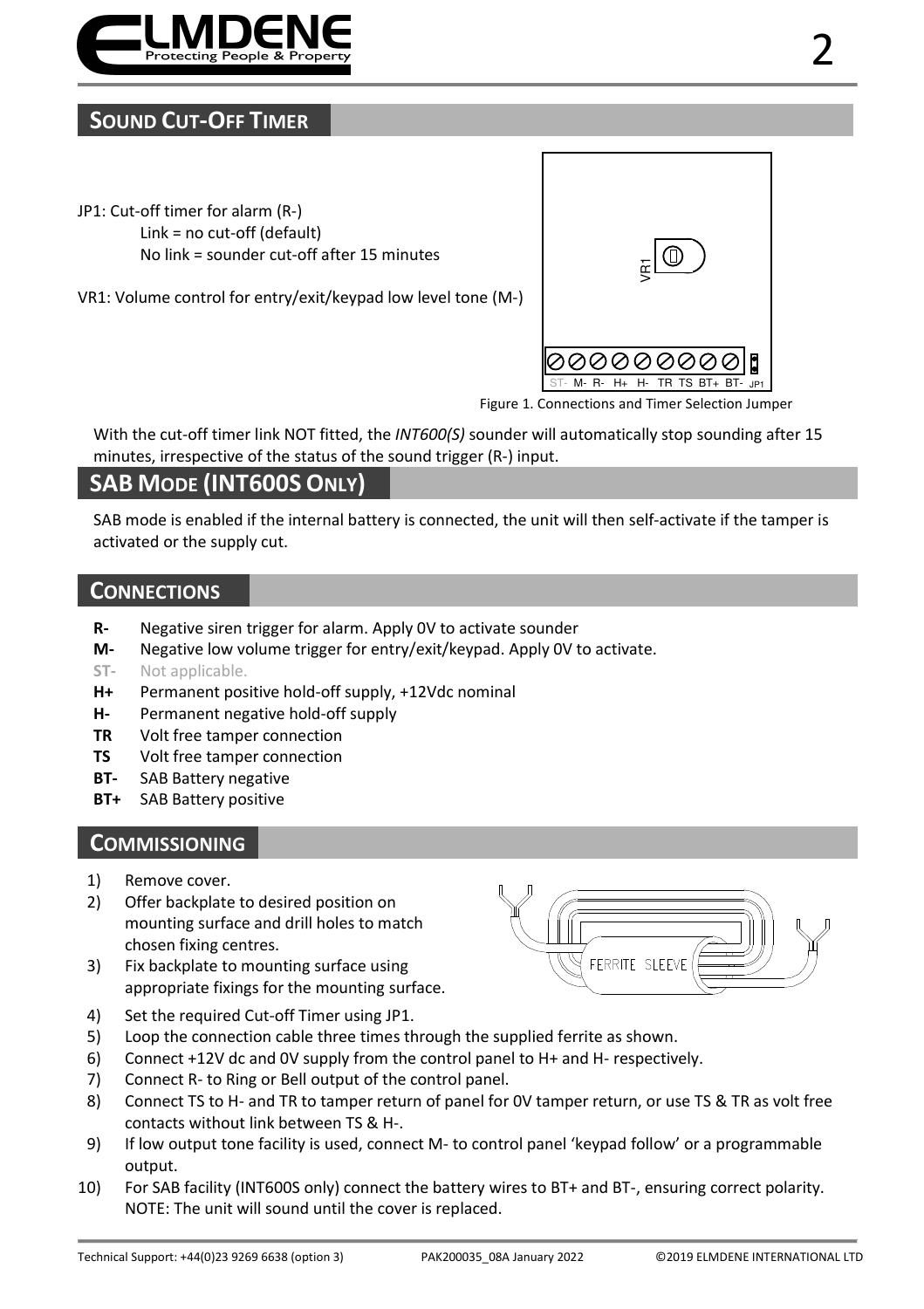

## **TESTING**

- 1) Activate bell or ring output from control panel (R- to 0V). Check high volume sound activates.
- 2) If Lo facility is used, activate keypad on control panel and check low volume from sounder. Adjust VR1 for desired Lo volume level (see fig 1).
- 3) Remove cover and check high volume from sounder. (Tamper activation)
- 4) If Tamper connection is made to the control panel, check that the panel has detected a tamper condition from step 4).
- 5) Replace the cover. Check that the sounder switches off and the tamper output has cleared.
- 6) INT600S: Remove H+ supply connection at the control panel. Check high volume from sounder and tamper is detected at the control panel.
- 7) INT600S: Replace H+ supply. Check that the sounder switches off and the tamper output has cleared.
- 8) Fasten the cover to the backplate using the fixing screw supplied.

### **MAINTENANCE**

This sounder should be tested for correct operation on a periodic basis. A minimum of one check every 12 months is recommended. The following features should be verified on each maintenance visit:

- 1) Correct operation of sounder from control panel signals
- 2) Correct operation of cover and rear tampers.
- 3) Remove the +ve power supply from the control panel and check internal battery voltage as measured between BT+ and BT- is greater than 4.5V dc. If the battery voltage is less than this value replace internal battery with similar of 6V 170mAh rating.
- 4) Check for signs of significant dust ingress. Clean as necessary.

## **SAB BATTERY REMOVAL**

The SAB battery may be removed for disposal at end of product life. To remove the battery, disconnect red and black leads from BT+ and BT- and unclip battery from holder. To fit a new battery, clip into holder and reconnect positive (RED) lead to BT+ and negative (BLACK) lead to BT-.

IMPORTANT: Ensure correct polarity of connections and that exposed battery leads DO NOT accidentally touch.

#### *Dispose of used batteries in accordance with all national and local regulations*